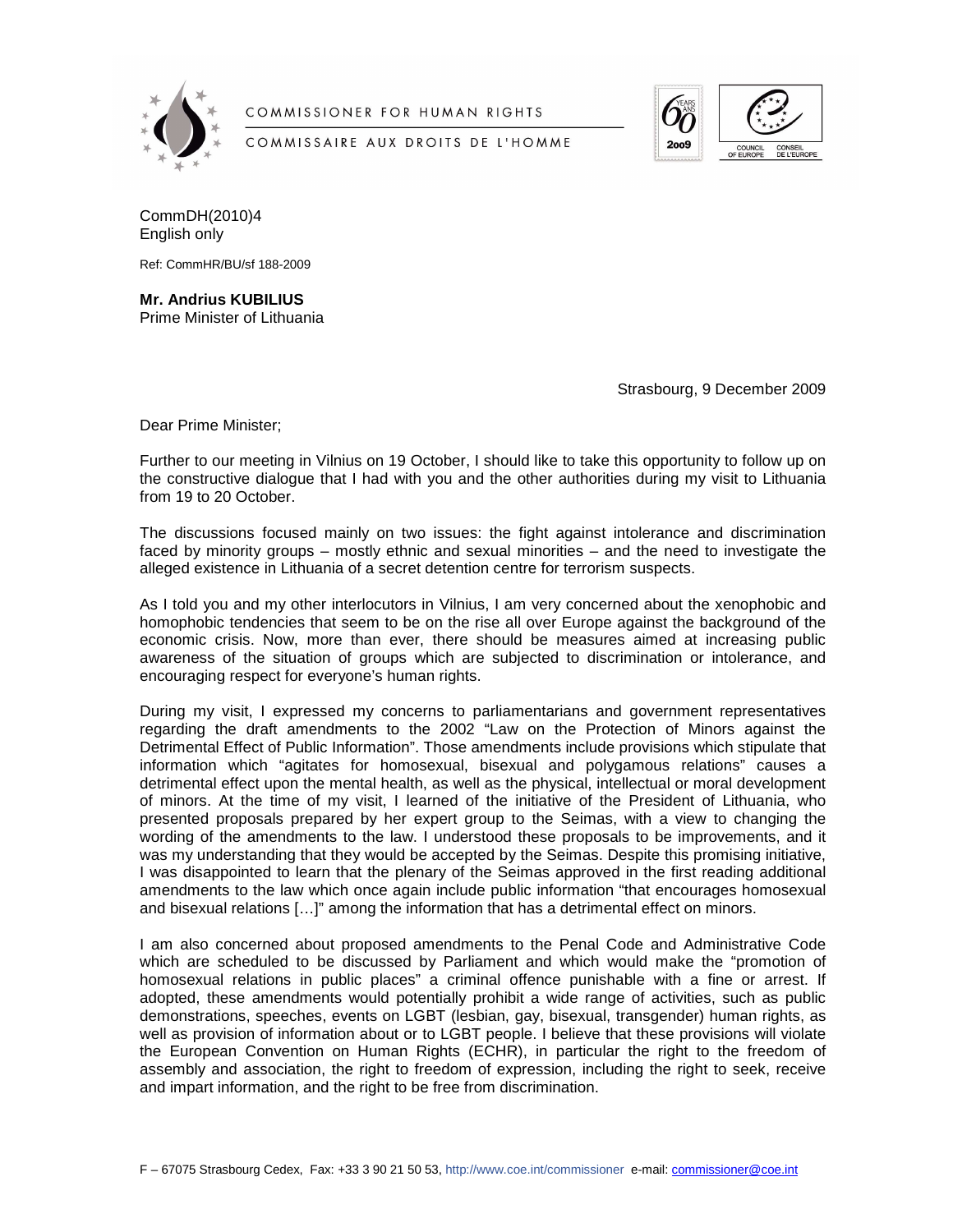On several occasions the European Court of Human Rights underlined that the concept of sexual orientation is undoubtedly covered by Article 14 of the Convention (prohibition of discrimination), reiterating in that connection that the list set out in that provision is illustrative and not exhaustive (e.g. in the case of Salgueiro da Silva Mouta v. Portugal, 21 December 1999).

I call upon your Government to look into the above issues as a matter of priority and adopt all necessary measures in order to respect Lithuania's obligations under the ECHR not to discriminate on the ground of sexual orientation.

Another issue that we discussed was the use of minority languages, in particular in relations with administrative authorities. In this respect, I noted with concern that no solution has yet been found on the modalities of transcribing the surnames and first names of persons belonging to national minorities (in particular the Poles) in passports.

I should like to recall that the right for persons belonging to national minorities to use their surname and first name in the minority language and the right to receive official recognition of them, according to modalities provided for in their legal system, are guaranteed by Article 11 § 1 of the Council of Europe's Framework Convention for the Protection of National Minorities, ratified by Lithuania in 2000.

In its first Opinion on Lithuania of February 2003, the Advisory Committee on the Framework Convention found that the issue of the arrangements for transcribing surnames and first names of persons belonging to minorities in identity documents was not satisfactory. The authorities were encouraged to identify appropriate solutions to meet the requests of national minorities, in conformity with the Framework Convention and in co-operation with the interested parties.

In addition, the European Court of Human Rights has, on several occasions, recognised the applicability of Article 8 of the European Convention on Human Rights – in relation to both "private life" and "family life" – to disputes concerning people's surnames and forenames (more recently in Bulgakov v. Ukraine, Application No. 59894/00, 11 September 2007, and Güzel Erdagöz v. Turkey, Application No. 37483/02, 21 October 2008). In this respect, the Court has stressed that the name is not only an important element of self-identification; it is a crucial means of personal identification in society at large.

Following my visit, I have been made aware of the decision, dated 6 November 2009, of the Lithuanian Constitutional Court on the writing of surnames and first names in identity documents in languages other than Lithuanian. I have noted that pursuant to this decision, there is now the possibility of specifying the surname and first name of an individual in identity documents in "other, non-Lithuanian, graphic signs of writing" (letters) in addition to the Lithuanian-spelling version of the name. I consider this to be a positive step and I trust that the decision of the Constitutional Court will be implemented in practice.

Another issue which we discussed related to the use of minority languages for bilingual topographical indications. In its first Opinion of February 2003, the Advisory Committee concluded that the situation in Lithuania was incompatible with the Framework Convention as, in practice, the Law on the State Language did not allow such use of minority languages and was regarded by certain authorities as taking precedence over those provisions of the Law on National Minorities which did allow such indications. According to information I received, the situation is still not in conformity with Article 11 § 3 of the Framework Convention.

In the context of the legislative processes under way, I hope that an acceptable solution will be found by the parties concerned, in line with the principles laid down in Article 11 of the Framework Convention.